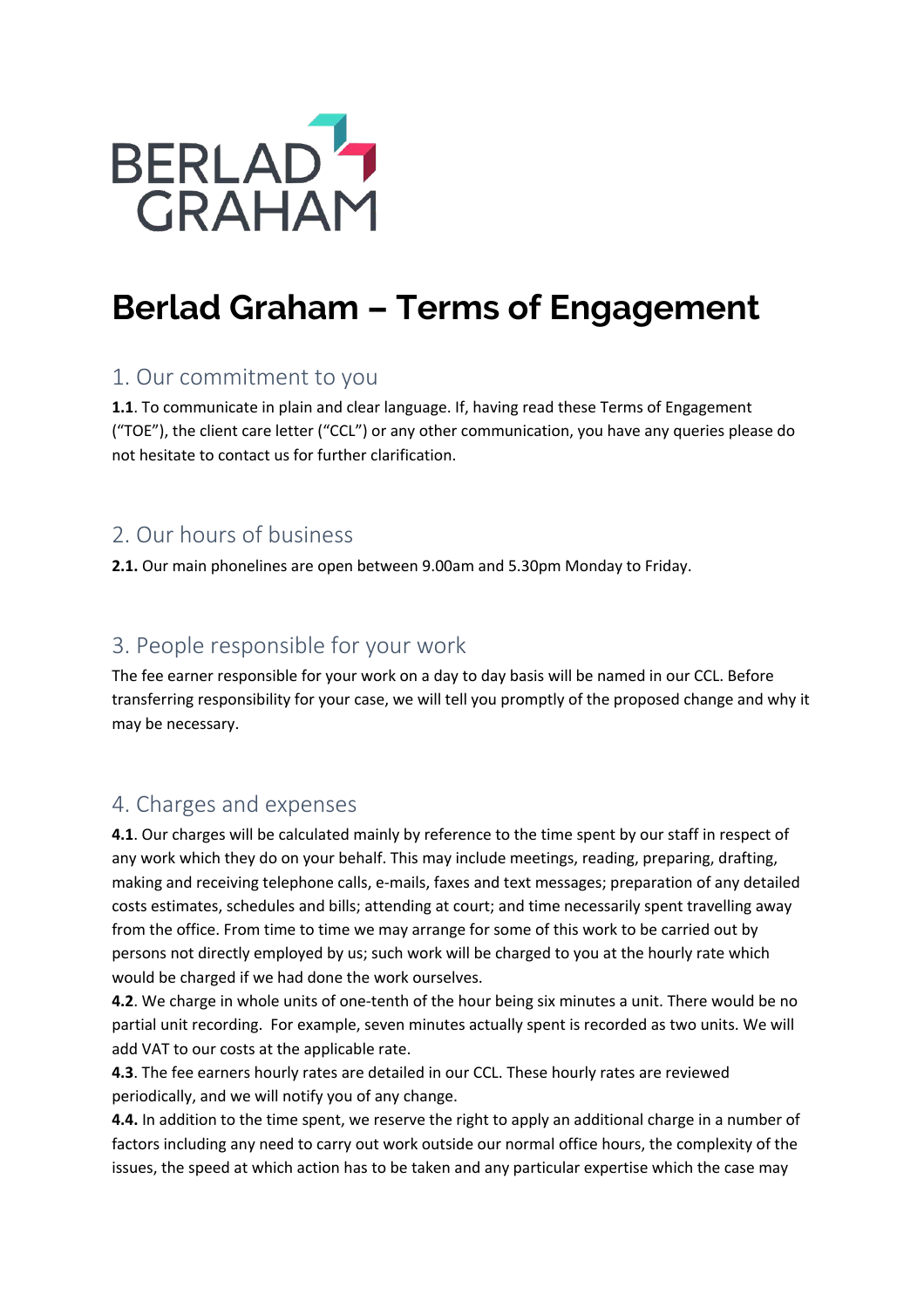demand. An increase in rates may be applied to reflect such factors. In property transactions, in the administration of estates and in matters involving a substantial financial value or benefit to a client, a charge reflecting, for example, the price of the property, the size of the estate, or the value of the financial benefit may be considered. Where an increase in the rates or a charge reflecting any value element is to be added we will explain and when possible discuss it in advance with you.

**4.5**. We have to pay out various other expenses on behalf of clients (for example Land or Probate Registry fees, court fees, experts' fees, Counsel's fees). These charges are called disbursements. We have no obligation to make such payments unless you have provided us with the funds for that purpose. Some disbursements are subject to VAT, which will be payable by you in addition to the disbursement.

**4.6.** If, for any reason, the matter does not proceed to completion or concludes, we will be entitled to charge you for work done and expenses incurred. This is often referred to as abortive fee. **4.7.** We also reserve the right to charge an abortive fee for any booked meeting you fail to attend or cancel less than 24 hours in advance.

#### 5. Payment arrangements

**5.1.** *Property Transactions***.** We will normally send you our bill following the exchange of contracts and payment is required on a purchase prior to completion; and at completion on a sale in the event the net proceeds will be sufficient to cover these costs. If sufficient funds are available on completion, and we have sent you a bill, we will deduct our charges and expenses from the funds without further reference to you.

**5.2.** *Administration of Estates***.** We will normally submit monthly interim bills or at regular stages during the administration, starting with the obtaining of a Grant. The final account will be prepared when the Estate Accounts are ready for approval. We may charge, in addition to our hourly rate, a further percentage in accordance with the Law Society guidelines as outlined in the CCL.

**5.3.** *Other cases or Transactions.* It is normal practice to ask clients to pay interim bills and sums of money from time to time on account of the charges and expenses which are expected in the following weeks or months. We find that this helps clients in budgeting for costs as well as keeping them informed of the legal expenses which are being incurred. If such requests are not met with prompt payment, delay in the progress of a case may result. In the unlikely event of any bill or request for payment not being met, we reserve the right to stop acting for you further.

**5.4.** If we hold money on client account that has been earmarked for fees and we properly require payment of those fees by sending you a bill of costs or other written notification of the costs incurred we will transfer that money to our office account to discharge those fees without further notice.

**5.5.** Payment is due to us within 14 days of our sending you a bill. We reserve the right to charge you interest on a daily basis at 4% above Lloyds Base Lending Rate from time to time from 28 days after delivery by us of the bill.

**5.6** Payments should be made to the bank account set out in our CCL. We will never advise you of a change in bank details by email or telephone.

**5.7.** It is standard procedure to request money on account of fees and expenses. Should we have to instruct Counsel (barrister) in connection with your case, Counsel's estimated fees must be paid to us at least 14 days prior to the intended submission of the papers to Counsel. In signing the CCL, you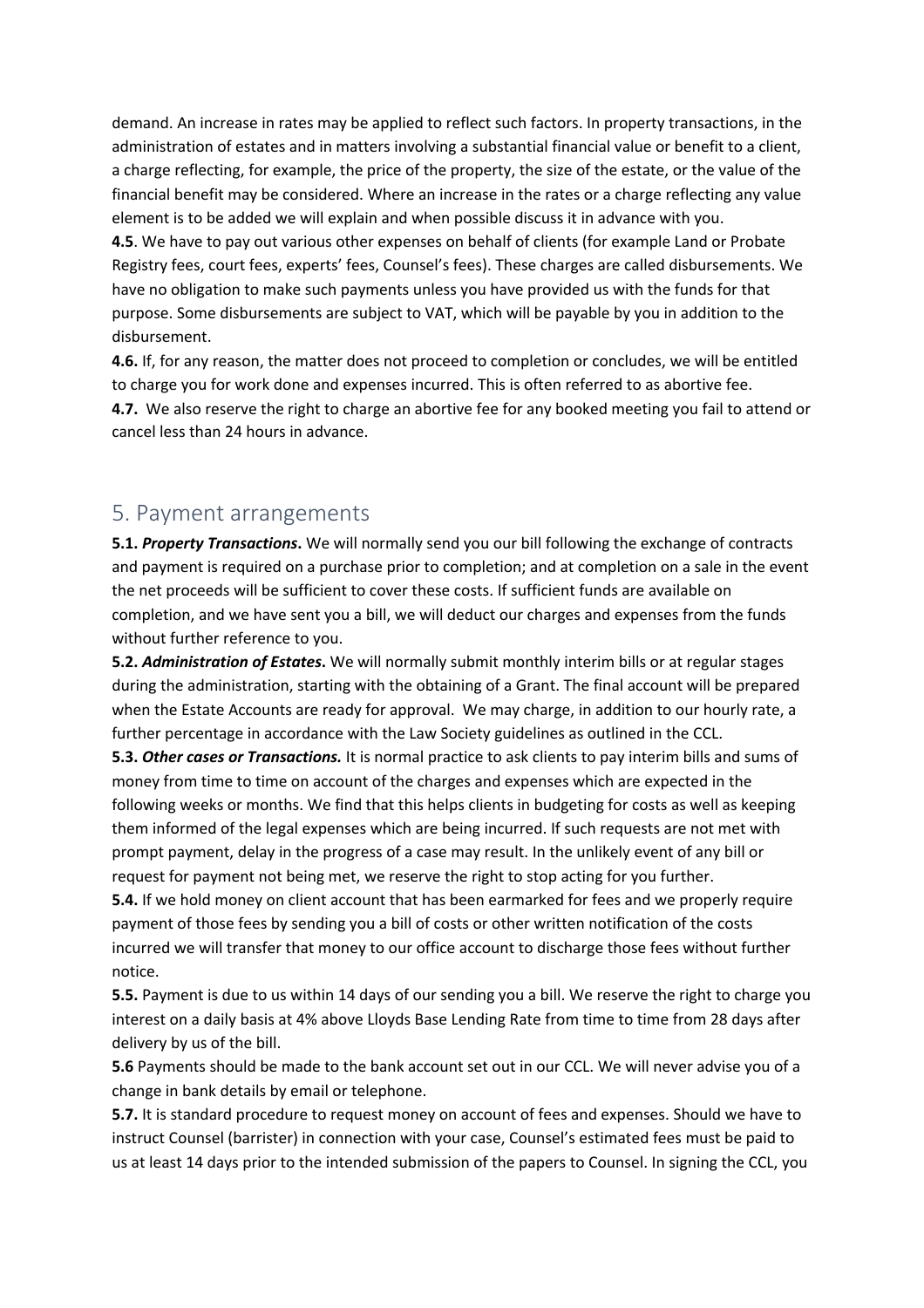accept that we will not be obliged to account to you for any interest earned on monies to your credit in client account.

**5.8.** You have rights under Sections 70 and 72 of the Solicitors Act 1974 to apply to the Court to have our invoices assessed by an officer of the Court in a process known as assessment. Such application (should you wish to make it) should be made by you within one month (and not more than 12 months) of delivery of the invoice. Further information about this will be made available to you on request.

**5.9.** We are entitled to retain any money, papers or other property belonging to you which properly come into our possession pending payment of our costs, whether or not the property is acquired in connection with the matter for which the costs were incurred. This is known as a "general lien". We are not entitled to sell property held under a lien, but we are entitled to hold property, other than money, even if the value of it greatly exceeds the amount due to us in respect of costs.

**5.10.** If we are conducting litigation for you, we have additional rights in any property recovered or preserved for you whether it is in our possession or not and in respect of all costs incurred, whether billed or unbilled. We also have a right to ask the court to make a charging order in our favour for any assessed costs or any other costs due to us.

**5.11.** We do not accept payments in cash which total more than £500.00.

**5.12.** We reserve our right to pay money due to you by either a cheque payable to your or a bank transfer to your account.

**5.13.** You will always be personally liable for the payment of our fees.

### 6. Other means of funding

You may wish to consider the following alternative means of funding: –

(i) whether your liability for your own costs may be covered by a policy of insurance in our favour; (ii) whether your potential liability for your opponent's costs may be covered by an existing policy of insurance or, if not, whether you should consider taking our "after the event" insurance to cover such potential liability;

(iii) whether your liability for your own costs and/or those of your opponent may be paid by another party, eg your employer or trade union.

(iv) we are not able to offer legal aid, but it is for you to investigate it further as you may be eligible to receive the benefit.

## 7. Legal privilege

Please note that any documents (which do not relate to any ongoing or contemplated litigation) sent to us will only be privileged from disclosure to a third party if: –

(i) they are sent to us by you or those individuals on your behalf who are entitled to instruct us; and (ii) they relate to the giving or receiving of legal advice in connection with your rights and obligations.

#### 8. Other parties charges and expenses

**8.1.** In some cases, you may be entitled to payment of some of your costs by a third party. Irrespective of any such entitlement, you remain liable to pay our charges in full.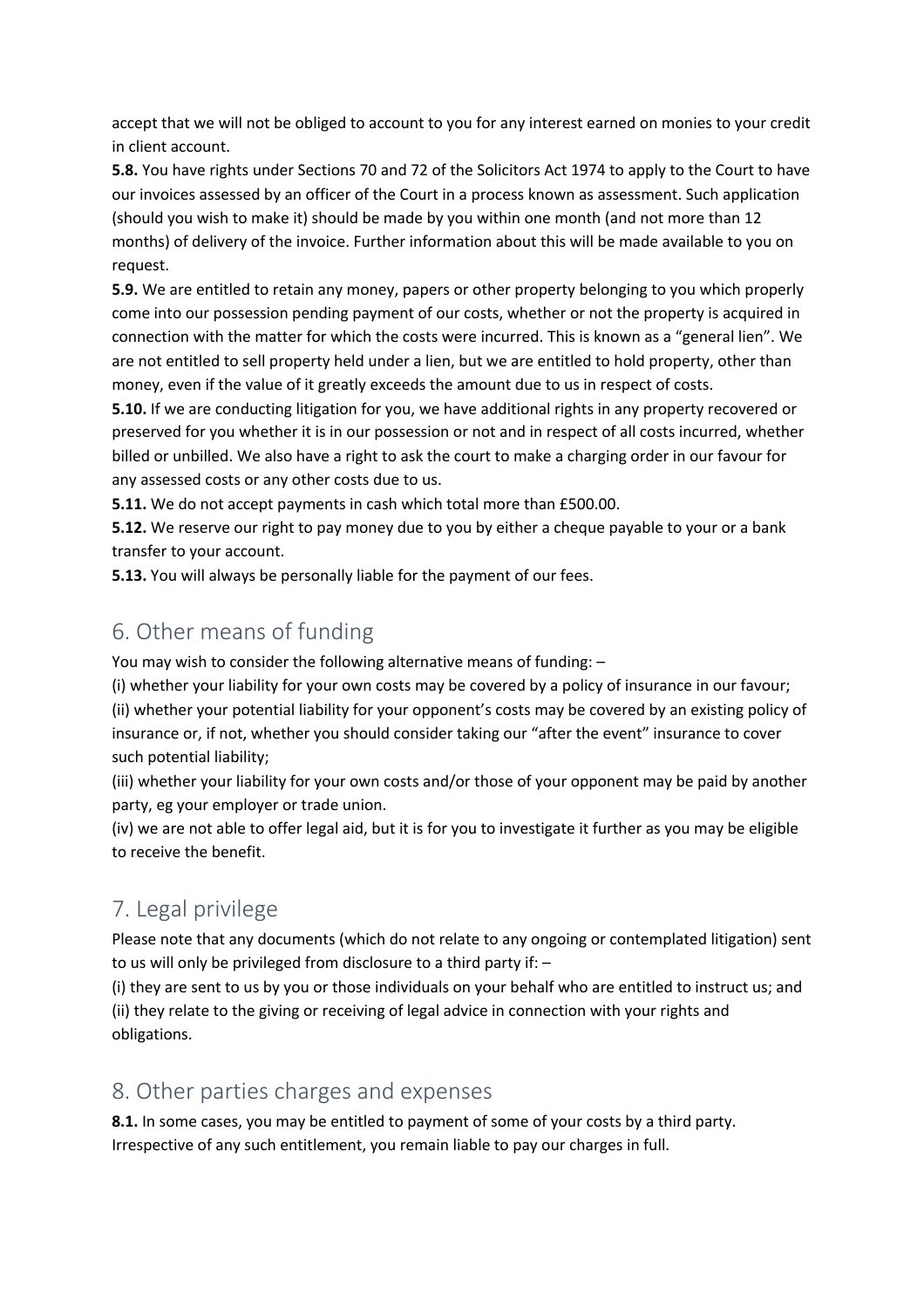**8.2.** You will also be responsible for paying our charges and expenses of seeking to recover any costs that the court orders the other party to pay to you.

**8.3.** In addition to our costs and charges, in certain circumstances you may be required to pay the other party's legal charges and expenses.

#### 9. Interest payments

**9.1.** Any money received on your behalf will be held in our Client account. Subject to certain minimum amounts and periods of time set out in the Solicitors' Accounts Rules, interest will be calculated and paid to you (after deduction of any administration charges) at the rate from time to time payable on Lloyds Designated Client Accounts. The period for which interest will be paid will normally run from the date(s) on which cleared funds are received by us until the date(s) of issue of any cheque(s) from our Client Account.

**9.2.** Where you obtain a mortgage from a lender in a property transaction, we will ask the lender to arrange that the loan funds are received by us a minimum of four working days prior to the completion date. If the money can be telegraphed, we will request that we receive it the day before completion. The lender may charge interest from the date of issue of their loan funds or the telegraphing of the payment.

#### 10. Storage of papers and documents

**10.1.** After completing the work, we are entitled to keep all your papers and documents while there is money owing to us for our charges and expenses. Once our invoices have been paid in full, we will invite you to collect your physical file.

**10.2**. If you do not wish for us to send you the papers, we will store your file for not less than six years. After this period, we may destroy the file without further notice to you.

**10.3.** We will not destroy deeds and other securities, which you ask us to hold in safe custody. No charge will be made to you for such storage unless prior notice in writing is given to you of a charge to be made from a future date which may be specified in that notice.

**10.4.** If we store a Will for you there will be a single charge of £50 plus VAT.

**10.5.** If you ask us to retrieve papers or documents from storage, we will make a retrieval charge of £30 plus VAT and a further charge of £30 for returning the file to storage.

**10.6.** Your personal data will be retained in line with our privacy policy, which is available on our website.

#### 11. Financial services and insurance contracts

**11.1.** We are regulated by the Solicitors Regulation Authority and we may be able to provide certain limited investment services where these are closely linked to the legal work we are doing for you. **11.2.** We are not authorised by the FCA. However, we are included on the register maintained by the FCA so that we can carry on insurance mediation activity, which is broadly the advising on, selling and administration of insurance contracts. Insurance mediation activities and investment services, including arrangements for complaints or redress if something goes wrong, are regulated by the Solicitors Regulation Authority.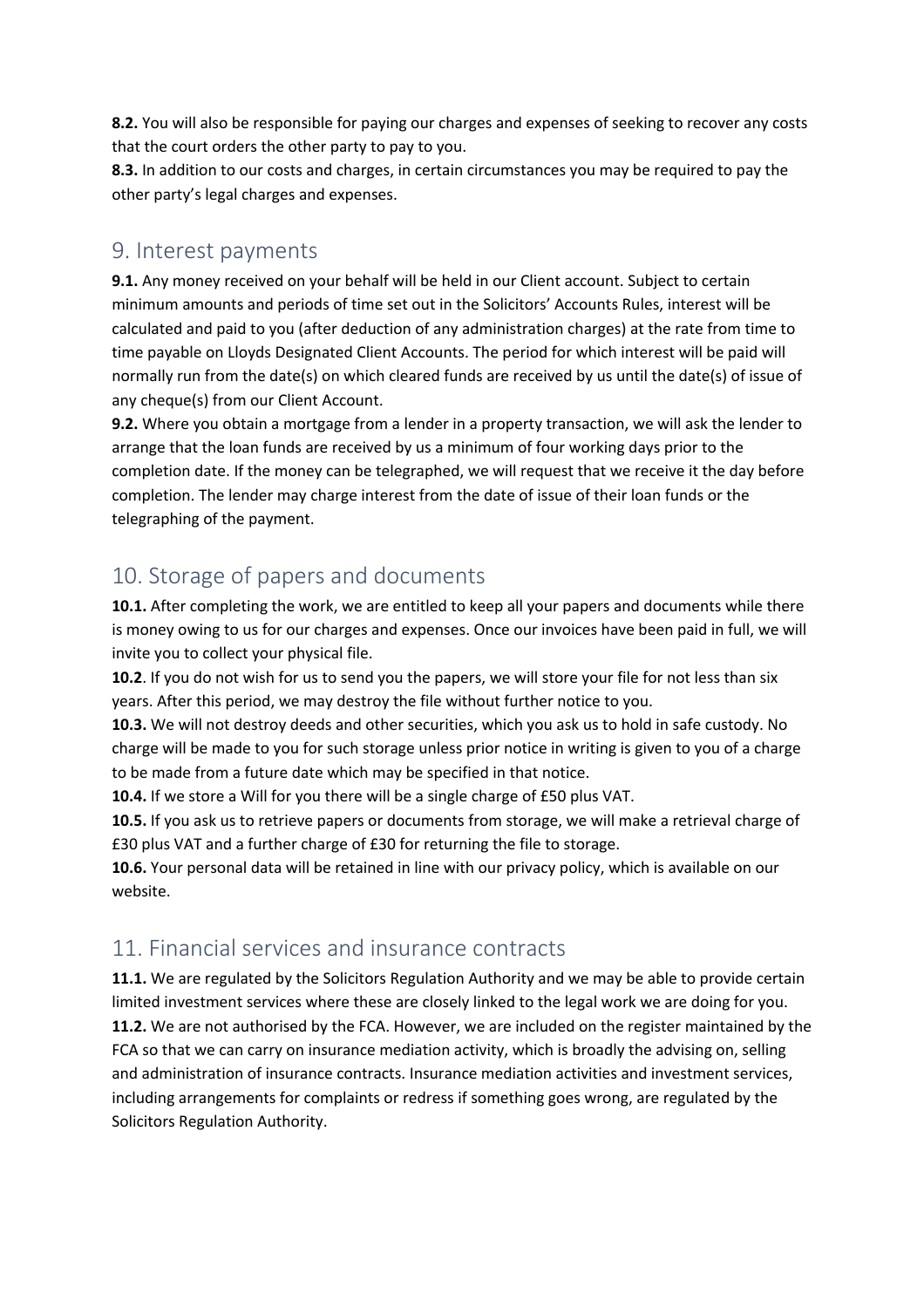## 12. Limit of liability

Our liability for any professional negligence is limited to £3,000,000 (3 million Pounds).

### 13. Tax advice

Any work that we do for you may involve tax implications or necessitate the consideration of tax planning strategies. We may not be qualified to advise you on the tax implications of a transaction that you instruct us to carry out, or the likelihood of them arising. If you have any concerns in this respect, please raise them with us immediately. If we can undertake the research necessary to resolve the issue, we will do so and advise you accordingly. If we cannot, we may be able to identify a source of assistance to you.

### 14. Termination

**14.1.** You may terminate your instructions to us in writing at any time but we will be entitled to keep all your papers and documents while there is money owing to us for our charges and expenses. If at any stage you do not wish us to continue doing work and/or incurring charges and expenses on your behalf, you must tell us this clearly in writing.

**14.2.** We reserve the right to stop acting for you in the event that you do not comply with the terms of engagement and client care letter or in the unlikely event that there is a breakdown in our professional relationship.

**14.3.** Under the Consumer Contracts Information, Cancellation and Additional Charges Regulations 2013, for some non-business instructions, you have the right to cancel this contract within 14 days without giving any reason. The cancellation period will expire after 14 days from the day of the conclusion of the contract.

To exercise the right to cancel, you must inform us of your decision to cancel this contract by a clear statement (eg a letter sent by post, fax or e-mail).

**14.4.** To meet the cancellation deadline, it is sufficient for you to send your communication concerning your exercise of the right to cancel before the cancellation period has expired. If you cancel this contract, we will reimburse to you all payments received from you unless you asked us to start work during the cancellation period. If you do ask us to start work during the cancellation period, you will lose the right to cancel and will have to pay in full.

## 15. Limited companies and limited liability partnership

When accepting instructions to act on behalf of a limited company/partnership, you are confirming that you are authorised by the company or LLP to instruct this firm and you will be personally liable for our charges and expenses in the event that the legal entity you represent fails to pay.

## 16. Identity disclosure and confidentiality requirements

**16.1.** We are entitled to refuse to act for you if you fail to supply appropriate proof of identity and address for yourself or for any principal whom you may represent. We may carry out an electronic verification of your identity using a third-party company.

**16.2.** Our professional and legal obligation of client confidentiality may be overruled by various factors including money laundering and terrorist financing legislation. If, while acting for you, we